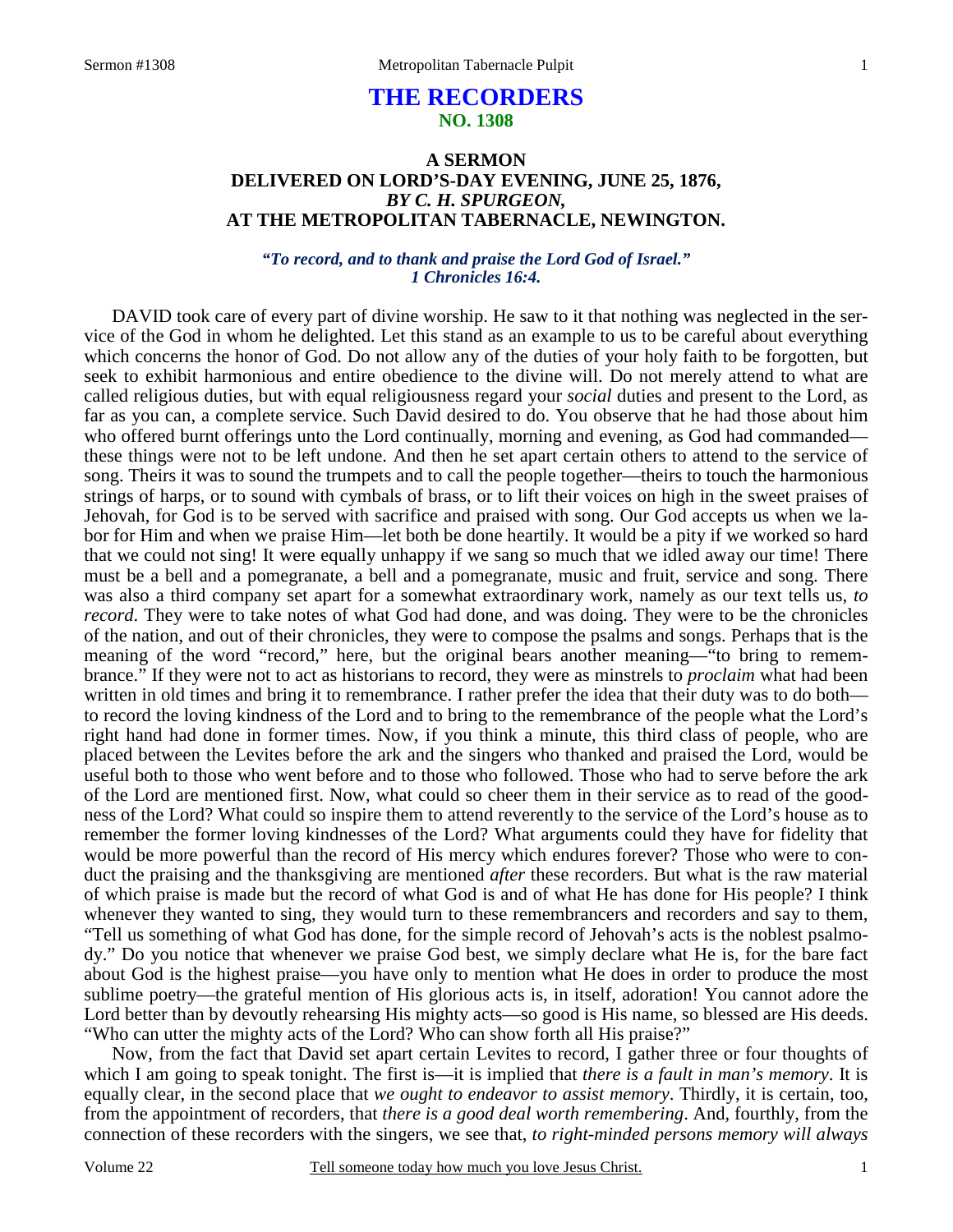*produce praise.* When we have recorded the great mercies of the Lord, then we shall be sure to thank and praise Him.

**I.** First of all, we may gather, I think, without any straining of the text, that if recorders were appointed, THERE IS SOME FAULT IN OUR MEMORY TOWARDS THE LORD.

What faults there are in our memory touching the work and word of God! Perhaps some of you have very powerful memories and may be able to treasure up whole volumes as some have done. It might be said of you as it was of Dr. Lawson, that if the whole Bible had been destroyed, he could have reproduced it from memory. This is a great gift and a worthy use for it, but I fear that few of us have it. It is not likely that men could say of us, as of the famous Grecian, that out of 10,000 soldiers he knew every one of his men by name. I do not find fault with short memories, but with memories which are treacherous towards divine things. What I complain of is that memory may be very strong concerning selfinterest, grievances and trials—yet towards God's mercies it may be very weak. I am not going to speak about memory in general. I speak only of that faculty as it is exercised towards the favors and lovingkindnesses of the Lord—and I am sure there is a fault in it, for, first of all, *it has been prejudiced by the fall*. Do you not know that if anything bad ever reaches your ear you cannot forget it? That lewd song which you heard in your youth—in your unregenerate times, you would give everything to forget it, but it will come up—a snatch of it has perhaps been suggested by a hymn sung in worship, or even by the language used in prayer! What a grasp memory has for things that never ought to have crossed the mind at all and which, though they have crossed the mind, ought to be forgotten! Well said an old divine, "Man's memory is a pond in which all the fish die and all the frogs live." I am sure it is so. The bad remains, but the good—ah, how you have to charge and constrain yourself to remember a tenth of it! The filth of Sodom is drawn to shore by memory, but the fair products of Jerusalem are permitted to glide down the stream to the ocean of oblivion. The fall has given a sad bias to memory—like a strainer, it lets the good liquor run through and only retains the dregs.

 Again, memory towards God's mercy has been *very much impaired by neglect*. Any part of the body left unused will lose power—and any faculty of the mind which is never exercised will gradually become weak. You may have very powerful memories, as I said before, towards *earthly* things, but I will venture to say that some of you have never sought to remember the mercies of the Lord. No, you have not seen them to be God's mercies! It has never occurred to you to try and remember what God has done for you. I would not bring a harsh impeachment, but I suggest the question—have you not lived as if there were no God? As if His mercies of everyday were, indeed, of your own procuring? As if you had no indebtedness to God and were under no obligation to be grateful to Him? I do not wonder that your memory towards divine things is weak, for you have never exercised it—never *thought* of exercising it—and consequently, my friend, if ever you *are* to learn to praise the Lord, you will have need of great help in the work, for your memory will not furnish you with materials. It has no store of good things with which to feed your devotion! You have kept its chambers empty by neglect.

 Memory, concerning God's mercy, is often *overloaded with other things*. Memory can only carry a certain amount, but, oh, what wagonloads of mischief memory is freighted with! Some of us can remember so little that it is a pity for us to try to remember anything trifling or of minor importance. It might be well to dedicate that faculty to the weightiest things only—to things imperative for this life—to things essential for the life to come. How foolishly some will stuff up their memory with rubbish that is not worth harboring; there are songs, and pieces of "poetry," so called, and scraps taken from novels, and I know not what besides, with which poor memory is gorged till it is blown out as a balloon with foul gas! It is fed upon mere husks till it is surfeited, stuffed and crammed, and labors under indigestion! I think Aristotle used to call memory the stomach of the soul in which it retains and digests what it gathers. But men cram it full of everything that it does not need—upon which the soul cannot really feed and thus they ruin it for remembering the best things. Some people can hardly carry home the text of the discourse. Is it likely they would? Other thoughts choke up the memory and put the good thing, the gracious thing, the grateful thing, the right thing, entirely out of the mind! Unload your memory tonight, if you can, even of your necessary cares! It is good when a sermon helps to unload you. You remember the man who said that generally, when he went to church, he used to calculate how many looms the building would hold and how many workmen might be employed in it? "But," said he, "when I heard Mr. Whitefield, I forgot that there was a loom in the whole world." I wish it was always so in God's house! But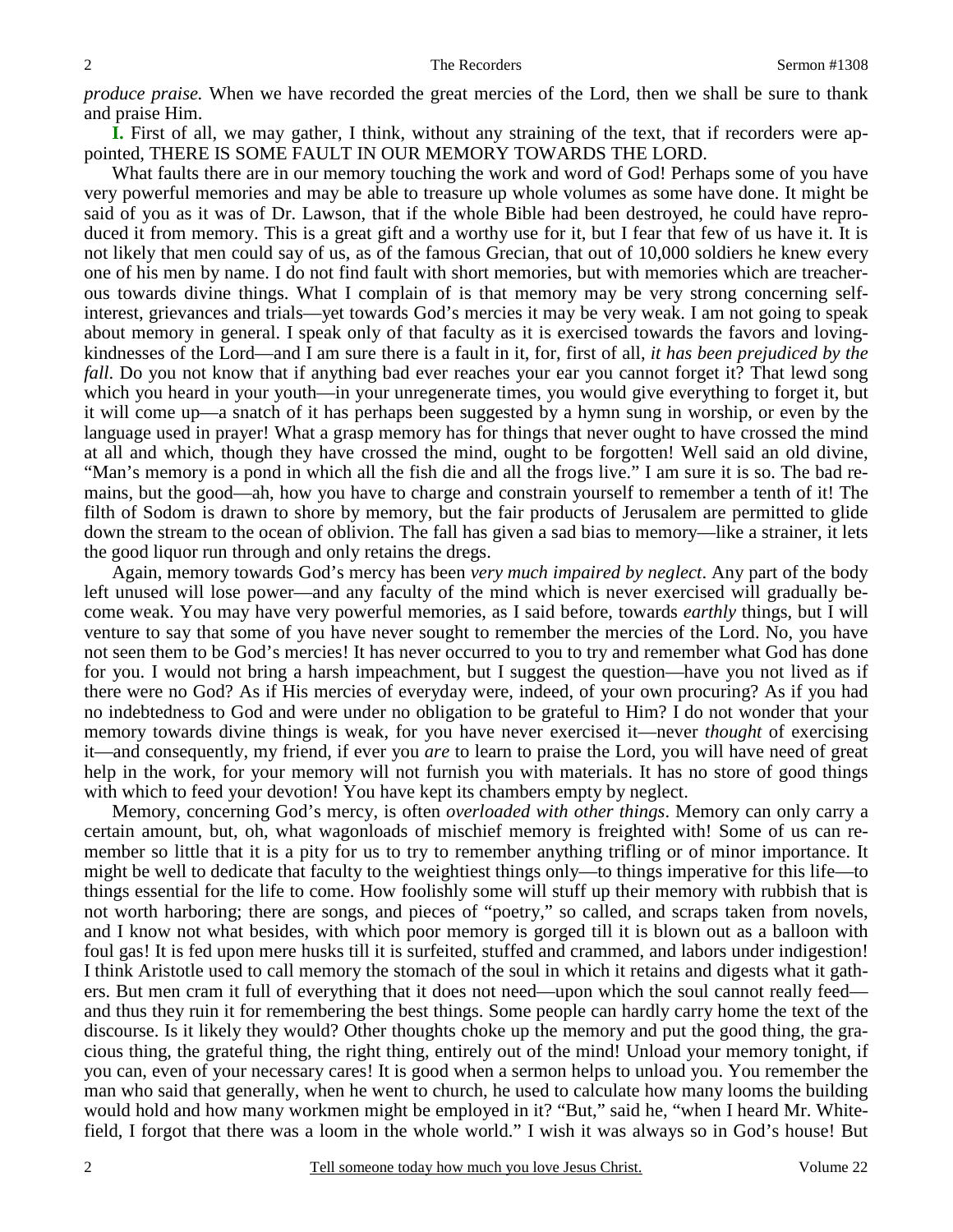there, the good woman remembers her household—she does not know whether she put the guard on the fire—she wonders what may have become of the baby while she is away. Another misses a ring from her finger—did she leave it in the basin when she washed her hands before she came to worship? The merchant is worrying about that bill which is coming due tomorrow. He wishes that he could forget it, but the thing will come in. And this is why you cannot remember God's mercy, because your memory is occupying itself with a host of earthly things which ought not to intrude into God's day and into God's worship. Or if they do, should be treated as Abraham treated the carnivorous birds when they came down upon his sacrifice. The ravens and the kites came to defile and eat what he had offered unto God, but we read that, "when the birds came down upon the sacrifice Abraham drove them away." So must you try to do. When the time has come to remember God's mercies and to worship Him, you must keep the birds away, or else they will devour the ripe fruit of your praise before you can gather it.

 Memory has also suffered from another cause, namely, from *its connection with the other faculties*. Every power of the mind has been injured by sin. The evil results of the fall went through the entire system and weakened and perverted our entire nature, so that the whole head is sick. *The understanding,*  among the rest a very noble power, has been very much darkened, and as every single part of a man operates upon the rest, the darkening of the understanding has caused a grievous weakening of the memory with regard to divine things. You will see this in a minute, for what a man does not understand he does not readily remember. Many forget God's mercies because they do not appreciate them when they have them. They do not see the mercy of them. They have not the power to see how much love there is in them, and how little they deserve them, and therefore, they are not impressed by them so as to make a note of their being received. When daily favors come, such men take them into stock as wholesale dealers receive parcels of goods and send them out, again, without so much as opening them, or checking their quantity. They scarcely know the meaning of the loving-kindness of the Lord, for He is not in any of their thoughts! And, of course, a man does not remember what he does not understand! If you set a boy to learn a passage without any meaning in it, he may be able to repeat it to you the next time he says his lesson, but before long it must glide out of his memory because he does not understand it. Becloud the light of the understanding and the image formed upon the memory will be dull and indistinct, and very apt to vanish in time.

 Again, *the affections* have been perverted, as well as the understanding. Man, by nature, does not love God. I tremble when I think of that sad truth; for it seems to me the most awful thing that can happen to an intelligent being is not to love God. That would be *my* hell! I count it the hell of hell not to love God—to be in such a condition that the infinitely lovable one—so perfect both in His character and His actions, so fitted to be adored—should not be loved is horrible! It is death, and worse than death! I will not say it is blindness, deafness and the loss of every honorable moral power—it is utter *death* not to love God. It is partly because we do not love Him that we forget His mercies. Reflect a moment, and you will soon see. Here is a present which has been given you by a complete stranger, and though it may be of some value, you do not think much of it; but there is a ring that was given you by your mother your mother now among the angels. Ah, you will not forget *that* gift! Love has registered it among your richest possessions. I have many things that have been given to me by friends and I value them all. I never forget them—I never can because of my esteem and affection for those who gave them to me. And so when you view divine mercy as given you by your dear and ever-blessed Father in heaven, then you do not forget it! But if it is merely regarded as a passing stranger's gift, you care not for it. If you think of a blessing as "the gift of fortune," as the world generally does, or look upon it as a windfall from the tree of luck, you will not remember it. See in the bread you eat a Father's hand supplying you. See, even, in the cup of cold water the bounty of your God. See in the comforts of home and health and the sparing of your reason, the goodness of Him who loves you and whom you love—and memory will put forth her strength! Lack of love breeds lack of recollection in us, and so the memory grows faulty.

 And, alas, one thing more: our memory of God's goodness is often *crushed down by a sense of present pain*. When you suffer from sharp pains and weary aches and a fevered brow, you are prone to forget the days of health and strength—and only remember the sharp intervals of weakness and sorrow. When you stand over the grave of one you love, you are apt, in the loss, to forget he was a loan from God. When a dear one is taken away, the right way to look at it is that a precious loan has been called in by its owner. We ought to be very grateful to have been allowed to borrow the comfort so long. We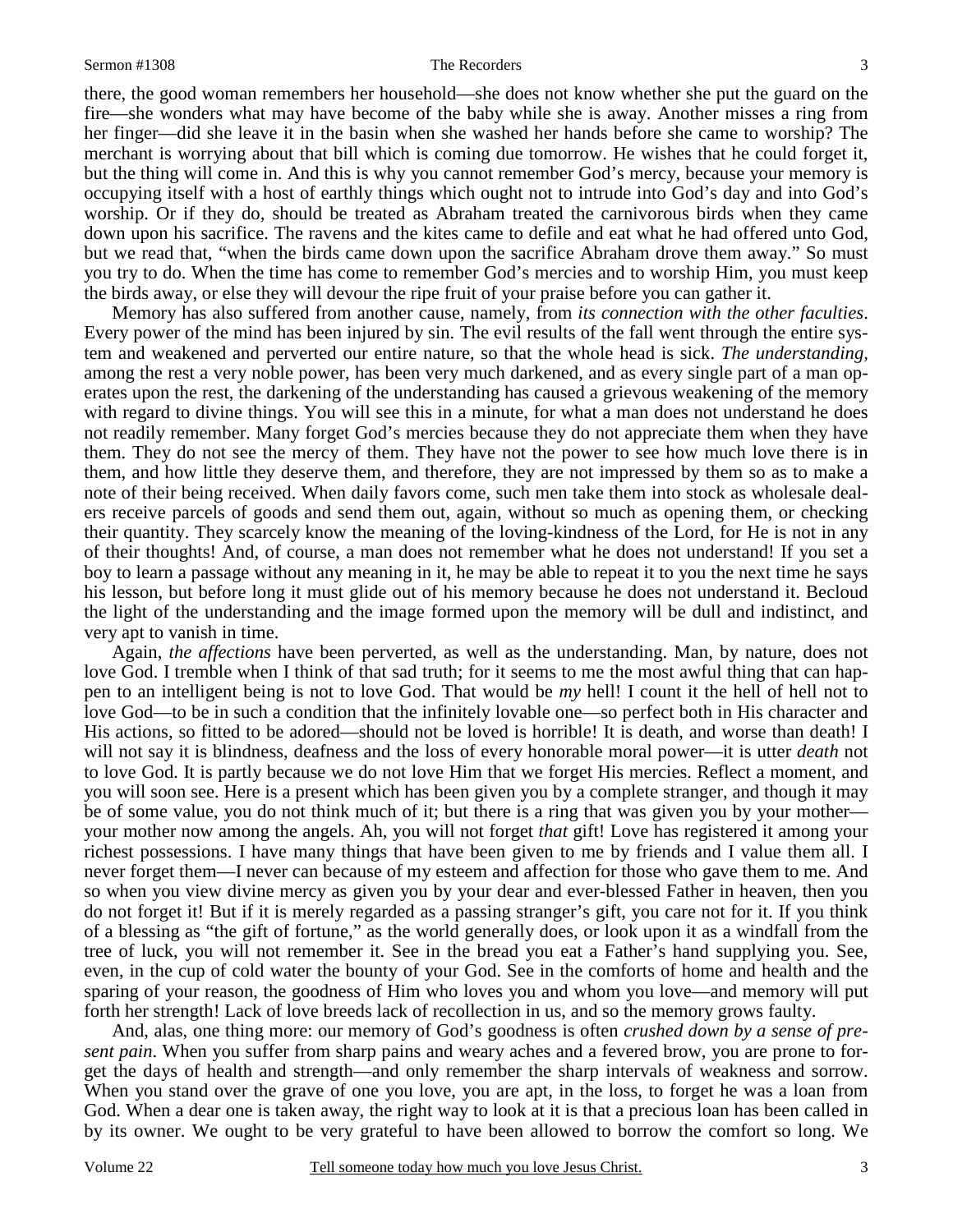ought not to repine when the owner takes back what He so kindly lent. The husband to whom you have been married these 10 years, or the child that has nestled in your bosom two years, or the friend that communed with you half a lifetime, or the brother who was such a comfort all his days—when these are gone, do not look at the going, only, but thank God that you ever had them. Be honest enough to acknowledge the good as well as to lament the evil. Bless a taking as well as a giving God, for He takes but what He gave. It is not so with us as a rule. We are living in the present too much. We strike a mark of oblivion across the happy past. We look with dread upon the unknown future and dwell on the troublous present—and so we forget the Lord's mercy to us. You are getting old, now, and you are feeble, but bless the Lord you had 50 years of manly vigor! You cannot, now, do what you once did, and your mind is enfeebled, but bless God there was a time when you could serve Him with body and soul without fatigue!

 Perhaps you are brought low in estate and are afraid of poverty. Be grateful that you have had enough and to spare for many long years. Perhaps you are now a little sad. Yes, but remember the days when you use to praise the Lord on the high-sounding cymbals and stood upon the high places of the earth! Do not let memory fail you because of the present crushing sorrow, but bless the name of the Lord for what He has done. May the Holy Spirit help your infirmities and bring the loving kindness of past years to your remembrance.

Memory is defective—this is our first inference—and I think it is clear enough.

**II.** Now, secondly, as David appointed recorders, this proves, in the second place, that WE OUGHT TO DO ALL THAT WE CAN TO ASSIST OUR MEMORIES TOWARDS GOD. We should not allow the mercies of the Lord to lie forgotten in ingratitude and die without praises, if we can help it. How can we strengthen memory?

 I conceive that sometimes it is a good thing *to make an actual record* of God's mercy—literally to write it down in your pocketbook, so as to look at it another day. I am sure it is a proper thing to do and it will often prove to be a very useful memento. I do not believe in keeping diaries and putting down everyday what you feel, or what you think you feel but never did feel. I fear it would become a mere formality, or an exercise of imagination to most of us, for when I read very pious people's diaries, they always seem to me to have had an eye to the people who would read them, and to have put down both more and less than the truth. I am a little frightened at the artificial style of experience which it must lead to. The fact is that we have not a great deal to put down everyday if we lead an ordinary life! But there are days which ought to have a memorial. Days of sore trouble and of great deliverance, days of sharp temptation and of wonderful help—these need to be chronicled. Some days of brilliant mercy are like seven days in one. There are days which seem like chips of heaven, fragments of eternity, and stray days of delight which have broken loose from the days of heaven and wandered down to earth. Make a note of the favored days. Put the event down in black and white just as it occurred. Never mind if nobody else ever reads it—*you* will read it one of these days and thank God that it stands recorded for the strengthening of your faith. Therefore make a record. "I cannot express myself well in writing," says one. Well, you know, Jacob used to set up a stone and pour oil on the top of it. That was his way, though he knew little or nothing about pen and ink. You can invent some way, surely, by which you can remember choice favors! You can make a notch somewhere, a mark on an old tree, a line on the margin of the Bible over against the text that blessed you. You can put a scratch somewhere of which you shall say afterwards, "I know what that means. I did not want to forget the divine goodness—and there is the record. glory be to God, it comes fresh to my soul, again, as I look upon it!"

 Another help to memory is to *be sure to praise God thoroughly at the time you receive His goodness*. You will not forget it if, when it has come, your mind is in a suitable condition of gratitude, and indeed if you use the mercy at once to God's glory, you will do better, still! Days that are full of thanksgiving will be remembered, and those mercies around which we burned the incense of praise will leave their fragrance in the heart's secret chambers. Take care that if your memory is weak, you praise God while the mercy is newly born in your house.

 Frequently it will help memory much to *set apart a little time for meditation*. A godly man and his wife were accustomed to take half-an-hour on Saturday evening to go over the mercies of the week this is a good example. But, says one, "I could not spare so much time." No, no, I do not suppose you could, but you spare hours to grumble over the *miseries* of the week! Oh, yes, we talk freely, when we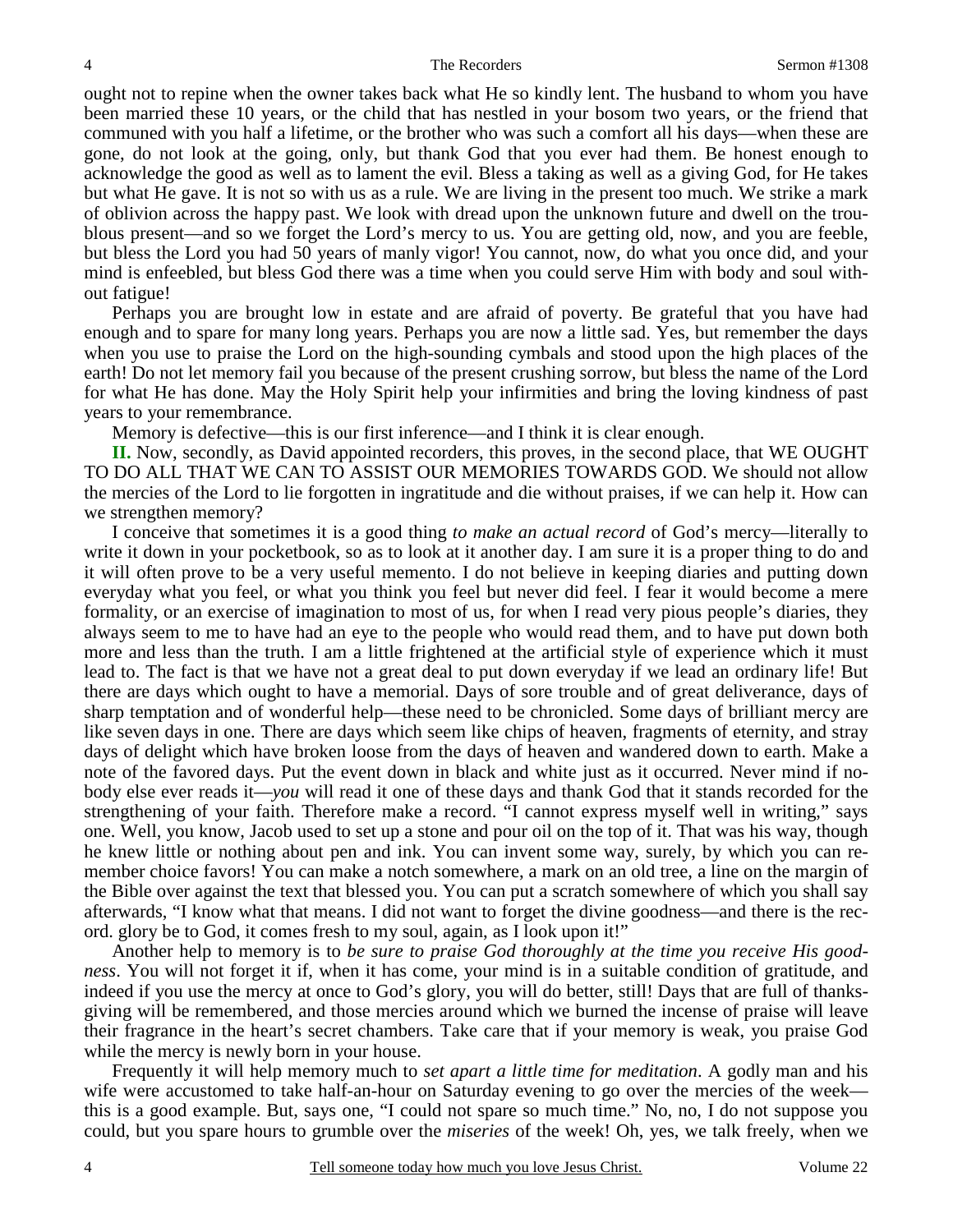get together, about our pains and our losses and about the bad times. They are very bad now, are they not? And you have all talked about them seven days a week for many a long week together. You have said 50 times, "I never saw such a season, there is no business, there is nothing stirring—there never was such stagnation." Now, as we all know all about that and are pretty well agreed that it is true, could we now go on to something else, and could not the time which we waste in telling out our troubles be spent in meditating on our mercies? See if you cannot spare half-an-hour with your wife for such an exercise as I have mentioned, and I believe that you would never spend 30 minutes more happily and profitably. Say, "Come, wife, and help me. Help my memory and I will help yours. Let us remember what God has done for us this week." Then go over your own story and listen to her pleasant annotations. I do not hesitate to say that my life story is as full of mercy as a honeycomb is full of sweetness when it drips with honey. How God has treated you, I do not know, but He has indulged me with such love that if He will only let me get into a corner in heaven and praise Him to all eternity, I will scarcely ask Him for anything else but the opportunity to adore Him. I mean to bless Him whatever comes to me—I cannot help it. I have been so favored of providence and grace that if I were crushed into mortar, I think every little bit and fragment of me would bless and praise His Holy name, "for He is good and His mercy endures forever." This is my advice, then, and I have not given it without having tried it myself—often meditate on what the Lord has done and that will help your memory.

 Then, again, *often rehearse His mercy in the ears of others*. I like to get with dear brothers and sisters who talk about God's loving-kindness—they are good company. I have noticed the difference between two farmers, for instance. One of them never did have a good crop, though, to my knowledge, he had a "middling" one, once, and that was at the time that he could hardly gather it, for it was too heavy for the reapers! But then it was a "middling" one. He has never made any money. I know he was a poor man when he began and I know he has brought up a large family and is rich, now, but he never made any money—never! Nobody ever does by farming, or by any other business, as you all know by common report. Well, I heard the grumbler's story and I turned to another friend. *This* farmer says, "Well, it may not have been a very good year for wheat, last year, but then there is a capital crop coming on to make up for it." Another year he said, "Well, I do not think the grain will pay, but the sheep are turning out uncommonly well." He has always something to say by way of honoring God's mercy! And is not that as it ought to be? He says, "Blessed be God, I have always had bread to eat and clothes to put on. I am a great deal better off, now, than I thought I would be, and I have my portion to give to the work of the Lord who has dealt so well with me." That is the way to talk, for it is truthful and it praises God and it is the talk that God should hear from us! If you tell others of your mercies, you will not be so likely to forget them.

 Sometimes it will help you to remember your mercies *if you use everything about you as a reminder.* How can that be? Have you got a boy? Look at him and think of what mercy is bound up in that child remember when he was little and sickly—and you prayed that he might live. Remember when he met with an accident and yet he was not killed, as he might have been. Remember when he went out into life and God kept him out of temptation. Remember when you saw the first sign of piety, when you heard his first prayer, when you found that he was trying to be useful. Remember when you heard his first address as he tried to speak to others about the Lord Jesus. I know the joy of such mercy, and I cannot hold my tongue when I think of it, for I am highly favored! And I hope that you either have had the same blessing on your growing lads or will have it. Well, the boy will be a reminder of God's mercy. Look at anybody's child and say, "I, also, was a child once," and then think of the mercies of God to you from childhood to the present time. Go into the street and meet a beggar. Should not *that* make you thank God that you are not forced to beg for your bread, and wear rags, but are provided for? Turn down by Bethlehem hospital and as you pass that institution, thank God that you have not lost your reason. Look at the Blind School and thank God that you have not lost your eyesight. Pass by the hospital and thank God that you are not stretched upon a bed of agony, having lost a limb. Go into a churchyard and thank God that you are yet alive. Reflect upon the judgment to come and thank God that you are not in hell. Oh, my dear friends, everything ought to make us praise God! From the little birds that wake the morning to the twinkling stars that gladden the night! Every breath of air, drop of rain and gleam of sunlight ought to refresh our memory and awake us to praise the Lord! That is the second point—we ought to do our best to assist our feeble memories.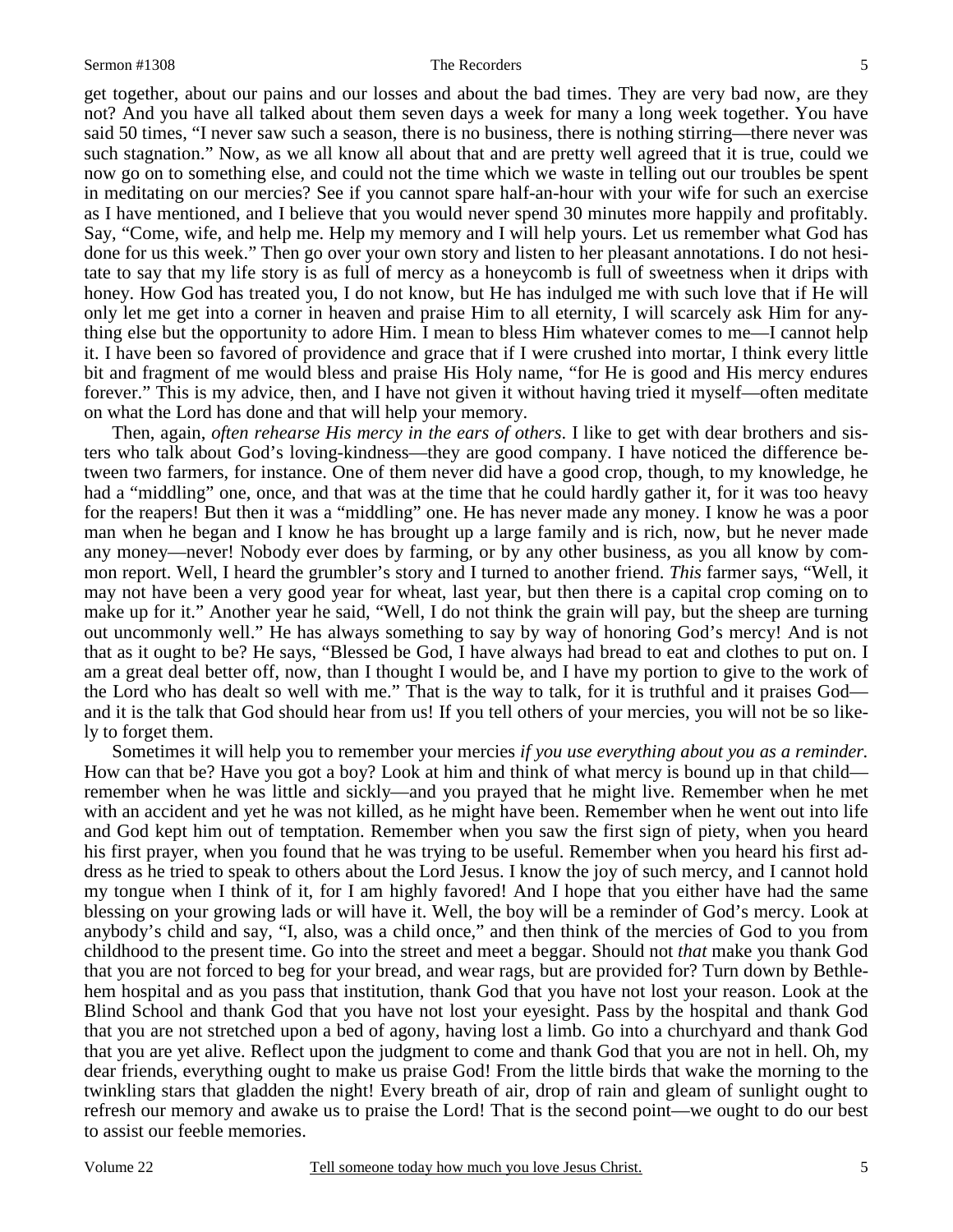**III.** Thirdly—and here I shall ask you to preach to yourselves—WE HAVE ALL HAD MERCIES TO REMEMBER.

I am going to include everybody in these remarks, first, whether they are converted people or not.

We have all had *common* mercies. I have already hinted at them in speaking of those who are suffering from their losses. From our childhood until now we have had bread to eat and clothes to put on. Some of us have enjoyed an *abundance* of common mercies. We have not had to live from hand to mouth, nor labor like slaves. Others, who have had a harder lot, should thank God that there has always been deliverance in the hour of need—bread has been given and water has been sure. They have not always had what they might have liked, but there has been enough to keep them alive, and here they are in good health to prove it! Oh, to have your reason! To have the use of your limbs! To have your children about you! Even though you are poor, these are great blessings! Even these ordinary mercies should awaken your gratitude.

 Then, in addition to common mercies, we have had those of *special providence*. Is there one person here who has not been, at times, favored with remarkable interpositions of God's providence? Flavel used to say, "Those who notice providences will not be long without providences to notice." I think it is so. I could remember scores. If I had time to write them I could mention dozens of remarkable providences which have occurred to me, some of which would not be believed by anybody else, and therefore, shall not be told, but they are true for all that. There are matters known only to the Master and His unworthy servant for which I praise His name in my heart of hearts. Have you not had some such secrets between you and God—remarkable things, special things which, if you could write them, men would not believe? Well, praise His name for the peculiar favors, but do not forget the more usual ones! Remember what the Puritan said. He and his son had to ride some 20 miles, each, to meet each other. And when his son came in, he said, "Father, I have had a most remarkable providence. My horse stumbled badly three times and yet he did not fall." "I am grateful," said the old gentleman, "but I have had a remarkable providence, too, for my horse never stumbled all the way." We do not think of that. If there is a railway accident and we just escape by the skin of our teeth, we say, "What a wonderful mercy!" Ought you not to be quite as grateful when you travel *without* an accident? Should you not see, as much, the hand of God in your perfect safety as in your rescue from danger? Remember the hourly providence of God which watches over you when you observe it not!

 I should like to remind every unregenerate man and woman here present of *the long-suffering mercy of God*. You have not loved Him, but He has blessed you. You have sometimes spoken very sad things against His gospel, but He has not resented it. Possibly I speak to some who have even cursed His name, but He has not cursed you. You have defied Him and oh, it often seems to me to be an amazing thing that a man should lift his hand to heaven and defy God and that God remains quiet in pitying patience! Do you think that God—the infinite God—is going to be put into a passion by such a puny thing as you are? No, He has appointed a day in which He will settle these matters with you through His son Jesus Christ who will judge the quick and the dead. He will not stir Himself out of His sublime compassion for you. But what an amazing thing it is that He does not! Why there are thousands of men who, if we had done a hundred thousandth part as much evil towards them as they have done towards God, they would have fallen upon us with a word and a blow—or rather there would not have been any word—there would have been two blows! And if it had been in their power to take our lives, they would not have hesitated! Men could not have borne such provocation as sinners heap upon the Lord1 You have provoked Jehovah to His face and thrust your finger into His eye. "No," you say, "how is that?" Why, when you mock religious people—when you make jests and mirth about those who fear Him, you do this. Remember that text, "He that touches you touches the apple of My eye"? That is an irritating thing enough, is it not? And yet you have touched the apple of Jehovah's eye—and instead of smiting you into nothingness in return, or sending you down to hell, He has still had mercy upon you! Let us gratefully remember this almighty patience and bless His name, whoever we may be—

*"Lord, and am I yet alive? Not in torment, not in hell? Still does Your good Spirit strive— With the chief of sinners dwell? Tell it unto sinners, tell,*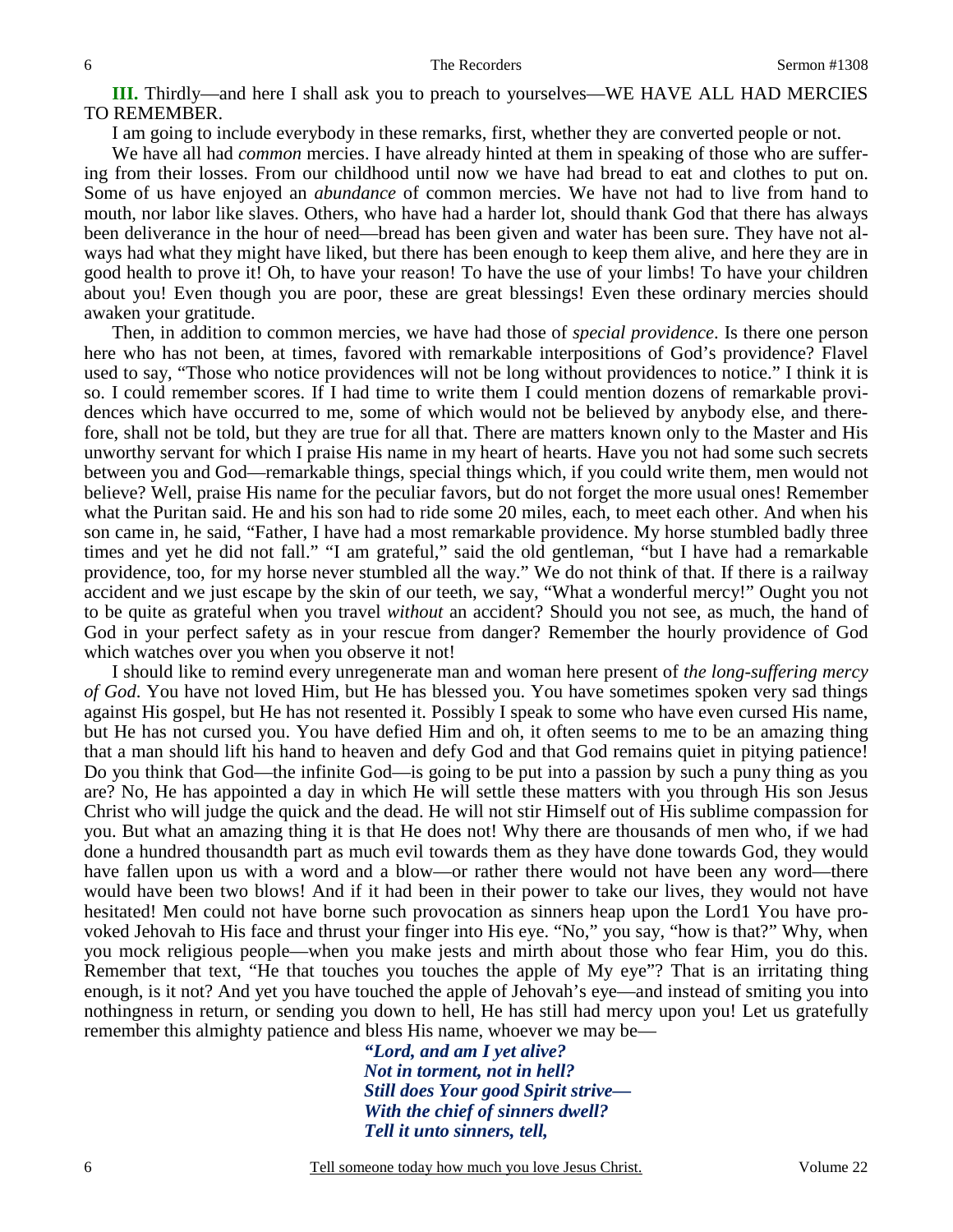#### 7

### *I am, I am, out of hell!"*

Furthermore, we should all praise God, or at any rate the most of us, here, that we have enjoyed *gospel privileges*. If you have not *believed* in Jesus, yet you have *heard* of Him. If you have rejected His grace, yet the kingdom of God has come near unto you. The door has been set open even if you have not entered. And the call of the gospel has been given though you have not accepted it. You are still on praying ground and pleading terms with God. You are still where you are wooed by a Savior's love. Thank God for this! Thank God that you are not living in the dark ages, or in a far-off heathen land where the saving name is not known! Thank God you are where the bronze serpent is lifted high and the message comes to you—"Look and live!" "To you is the word of this salvation sent."

 Dear brothers and sisters, though I have thus spoken to everybody in the place, there is a special class to whom I must address myself. You, my brothers and sisters in Christ—you have, above all others, ten thousand times ten thousand reasons for remembering the past and blessing the name of the Lord! Look back to the hole of the pit from where you were raised! Remember Him who raised you from there! Look to the blood that bought you! Look to the Holy Spirit who renewed you! Look at the pardon which absolved you! Look to the divine grace that changed you! Look to the love that saved you! Look to the wisdom that has guided you! Look to the power that has upheld you!

 The life of a Christian should be unbroken gratitude, for it is a life of unceasing mercy! While others should praise God as creatures, we must praise him as *new* creatures. They can praise Him because He made them—we must praise Him because He has "begotten us, again, unto a lively hope by the resurrection of Jesus Christ from the dead." Therefore, lift up your hearts and voices, beloved, and praise the Lord at the remembrance of His goodness!

**IV.** The last thing is this—that ALL OUR MEMORIES SHOULD TEND TO MAKE US PRAISE AND BLESS GOD. We can rest but a minute here.

 Remember mercies. Remember there is not one you have *deserved*. That bread which does not choke the sinner might justly do so, for he is an unworthy recipient of it. The earth which does not open to swallow you up must often wonder why it is not commissioned to do so, for you are so rebellious against God. We do not deserve the air we breathe, or the water we drink. Everything we have is sweetened with unspeakable mercy! All the good that we enjoy comes from God. Remember that! Alas, most men forget it. Rowland Hill used to say that worldlings were like the hogs under the oak which eat the acorns, but never think of the oak from which they fell, nor lift up their heads to grunt out a thanksgiving. Yes, so it is. They munch the gift and murmur at the giver. Would God we did begin to remember that *every* good gift comes to us from the divine hand and that, therefore, the Lord is to be praised. We have received mercies at times, when, if we had not had them, the absence of them would have ended our lives, or would have involved us in misery worse than death. Do not, some of you, remember when you said in your soul, "O Lord, if You do but help me this time, I will praise You as long as I live"? Yet, when you received the benefit you rendered no fit return. You were grateful for a time, after a sort, but, as eaten bread is soon forgotten, so your remembrance of the mercy of God passed away. It ought not to be so!

 I am now going to put a few questions to all present. First, *have you ever lived in gratitude*? Are you now living to God's praise? Are you now conscious of your obligations and anxious to show that you feel them? If not—if not, I would like you to *feel how evil you are*. Does that offend you? I would like you to be offended with yourselves! What do you think of those who are ungrateful *to you* when you have been kind to them? Ah, you look upon them with indignation! Sometimes when I know that a man has been ungrateful to a *friend* of mine, very ungrateful, I cannot help looking upon him with contempt. If you have lived in this world for 50 years, and have never shown any gratitude to God in life, *feel evil;* feel what a miserable wretch you are to be living wholly for yourself while the God who has fed you, and blessed you all your life, has not had the turn of a penny from you in the way of real praise and true gratitude! I say again, feel evil, and then go to Jesus' feet and tell Him that you feel it, and cry, "God be merciful to me, a sinner!" If you have never been a drunk or a swearer, or unjust, think it bad enough to have been *ungrateful*. If you have lived without serving your God, think it sin enough to have made yourself as base as the dirt beneath your feet, and at the thought of it, humble yourself before your gracious God!